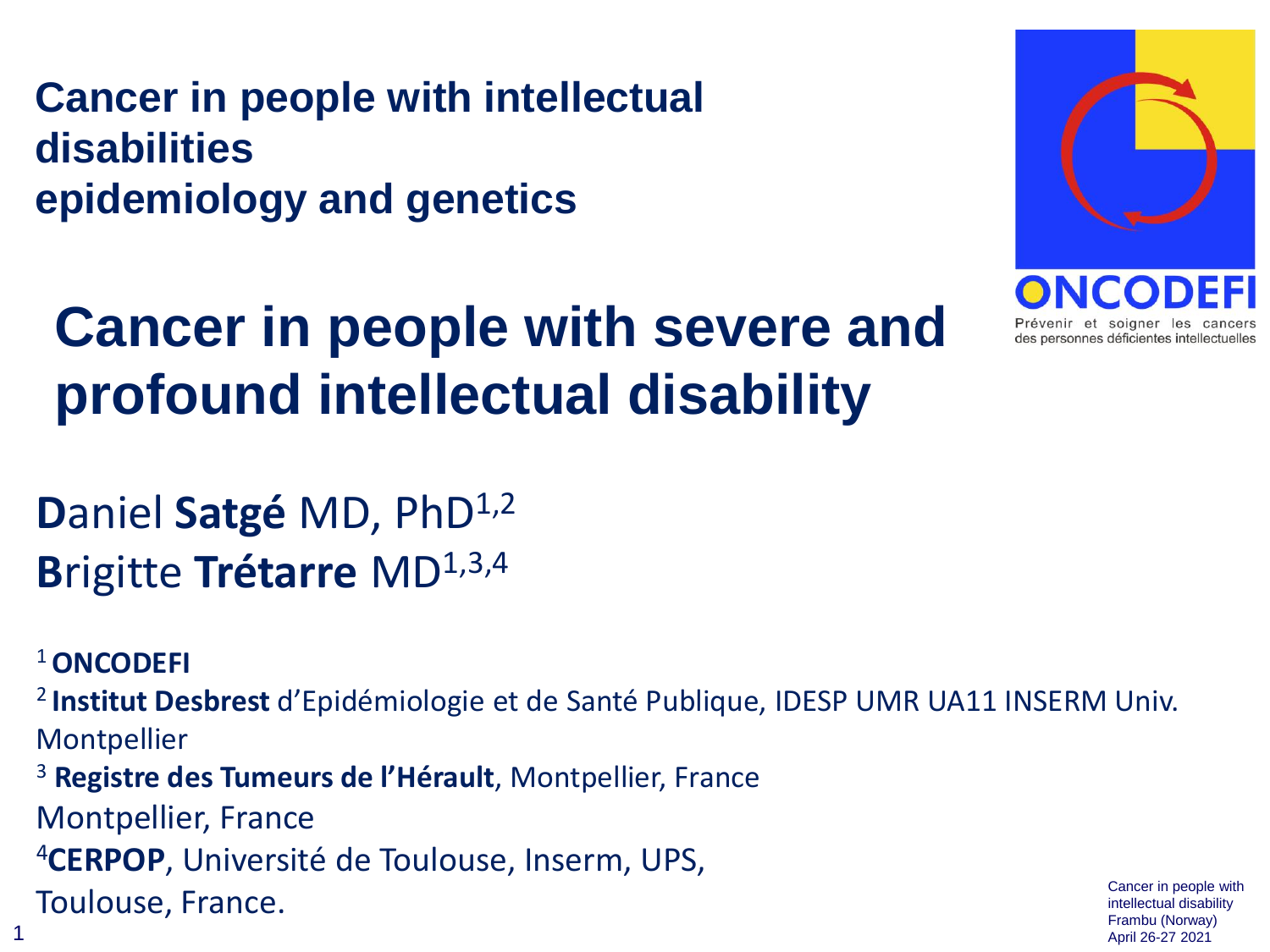

#### **Cancers in people with intellectual disability (PWIDS)**

• Are globally **as frequent** as in the general population Incidence (Patja et al 2001, Sullivan et al 2004). Mortality data: cancer is frequently the second or third cause of death (Hosking et al 2016, Oppewal et al 2018).

• Have a **particular distribution** different from that in the general population: more digestive tract cancer, less lung and ENT cancer.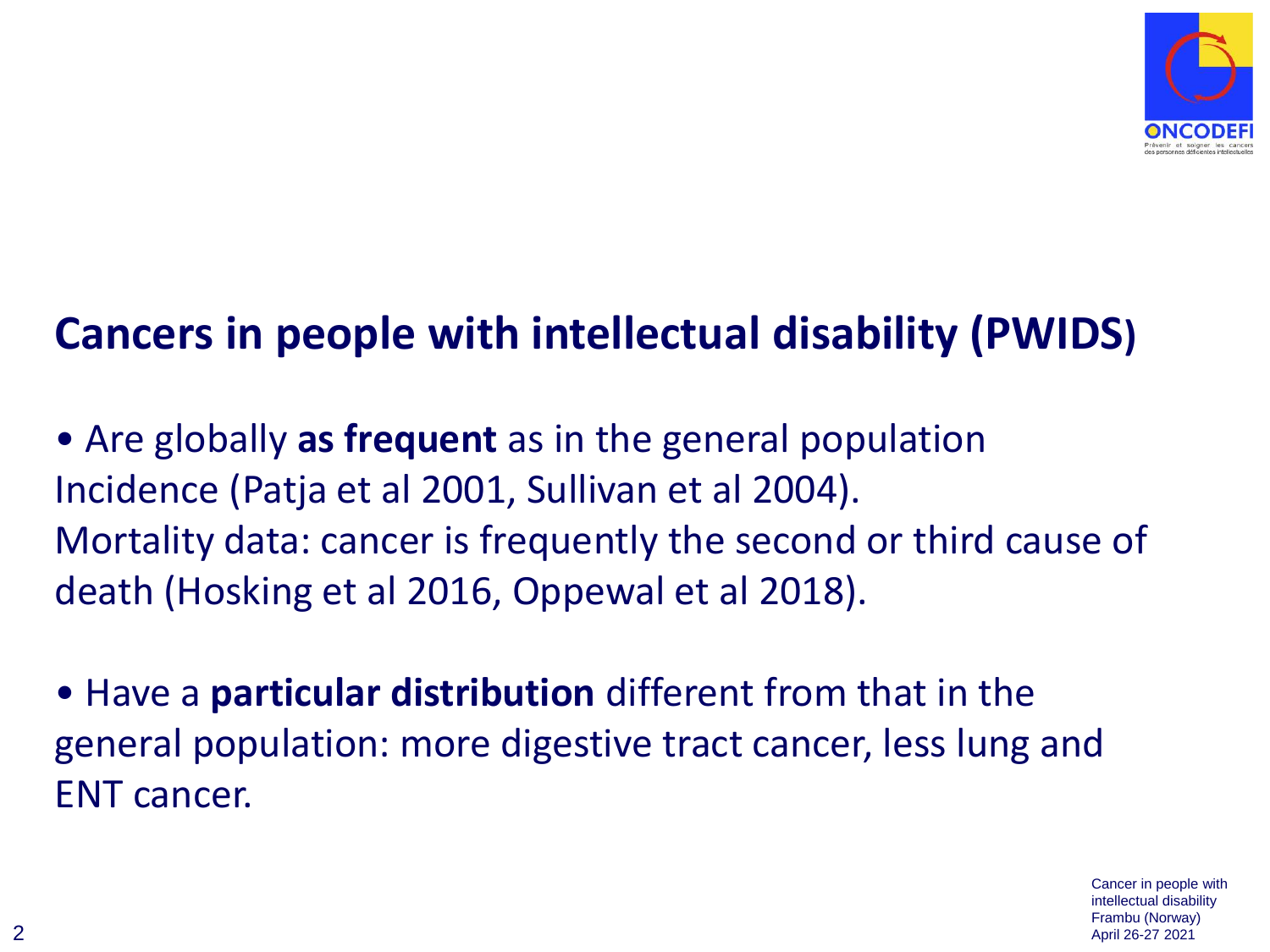

#### **Cancer incidence and distribution vary with ID level**

Mild ID (80% of persons with ID) IQ 70-50 Moderate ID (15% of PWIDs) IQ 50-35 Severe/profound ID (5% of PWIDs ) IQ <35 <20

Values for the whole group of PWIDS are not similar to those of people with severe/profound intellectual disability (SPID)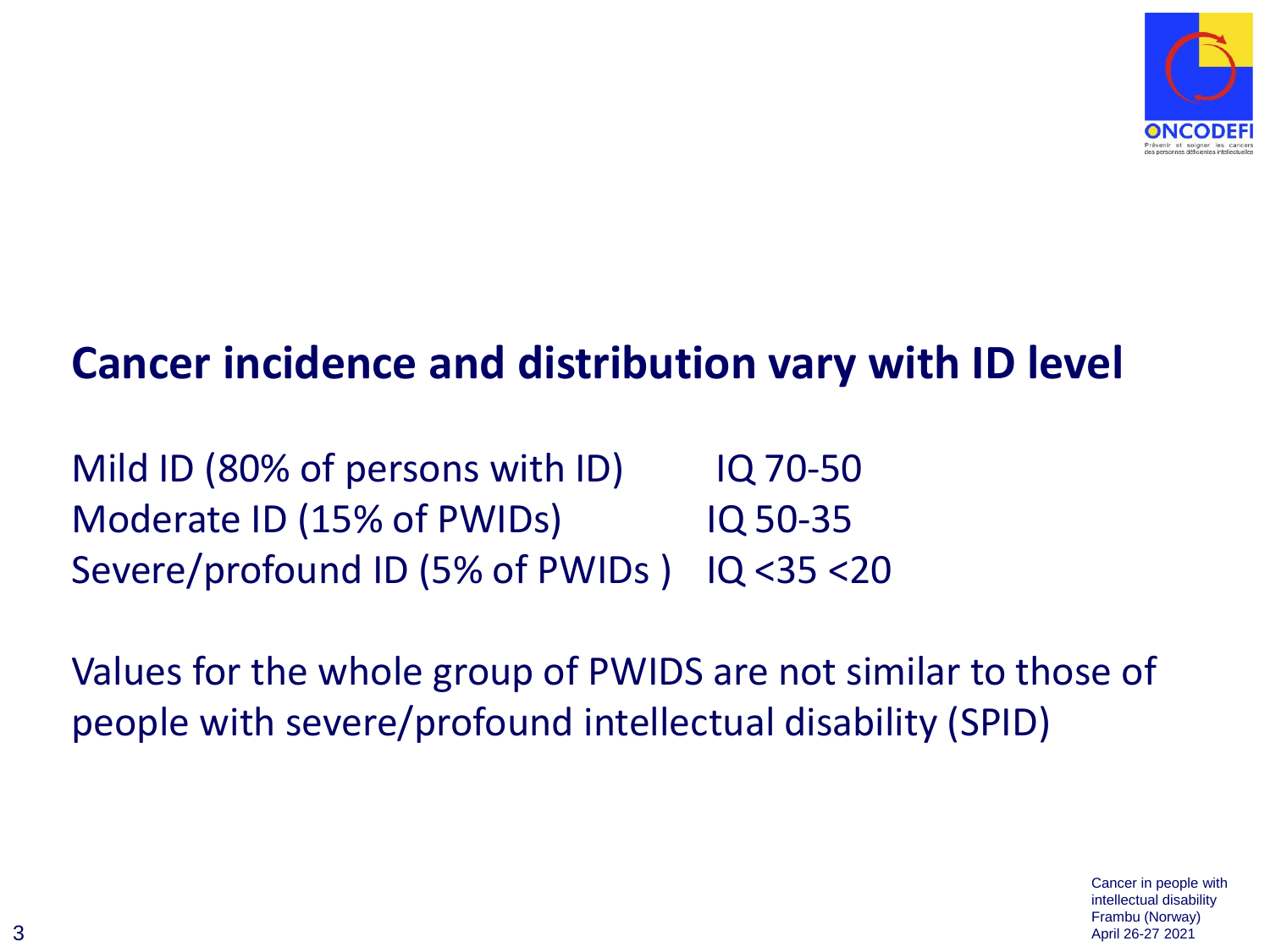

#### **Cancer incidence in SPID, old studies**

Before 1971 (USA) 4 cancer deaths among 660 deaths (0,006%) in persons with SPID

Years 1973-6 (USA) deeper the ID, rarer the cancer deaths. At these times life expectancy was around 19,8 years for persons with SPID vs 71 years in the general population USA.

These values are true for this period, however not currently cancer in people with

intellectual disability Frambu (Norway) April 26-27 2021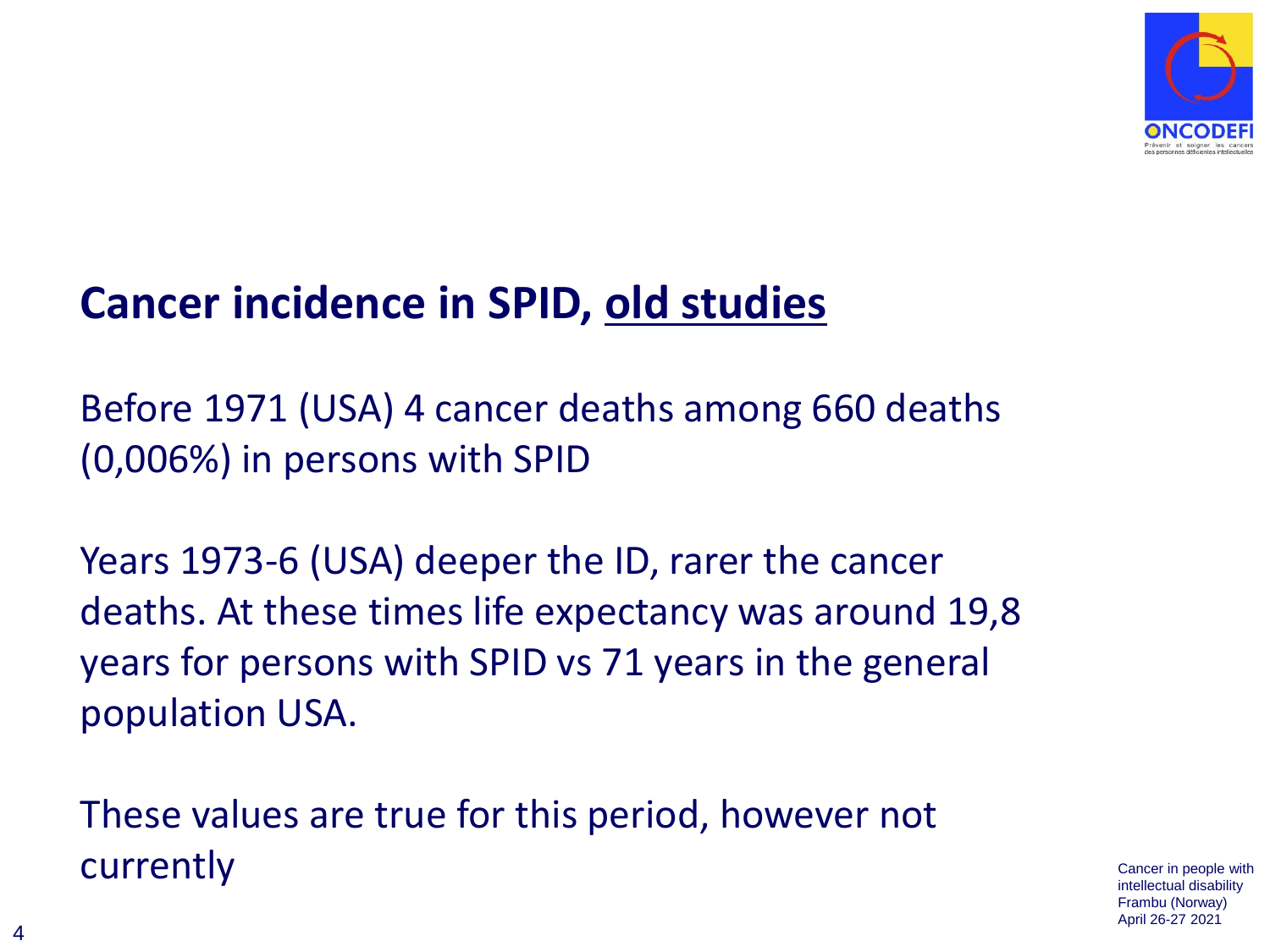

## **Cancer incidence and mortality in persons with SPID recent data**

Incidence 1967-1997 (Finland) **similar** for severe ID (SIR 0.95) and for deep ID (SIR 1) compared to the whole group of PWIDs (SIR 0.9) (Patja et al 2001).

Mortality 1976-1984 standardized mortality ration (SMR 0.84 M, 1.35 F) (Denmark) (Dupont and Mortensen 1990). Cancer death 4% in SPIDs versus 11% in moderate ID and 16% in mild ID (Patja et al 2001).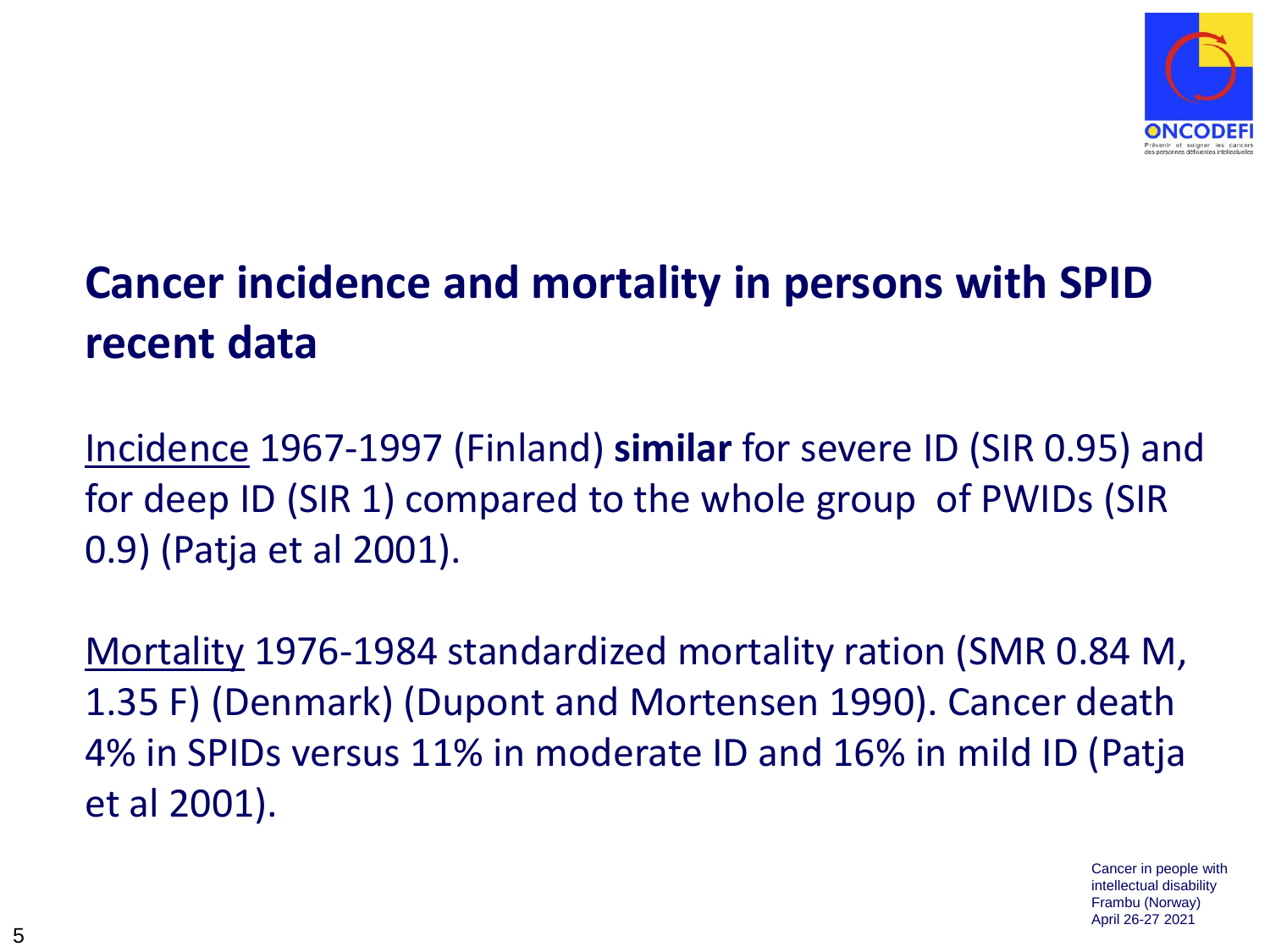

#### **Age at cancer diagnosis in PWIDs**

 $0 - 20$  years risk x 2-3 compared to the general population (GP) 20 – 60 years risk around 1 60 and + risk 0.60 – 0.80 (Sullivan et al 2004, Satgé et al 2020)

For persons with SPID no value stratified on age are available currently.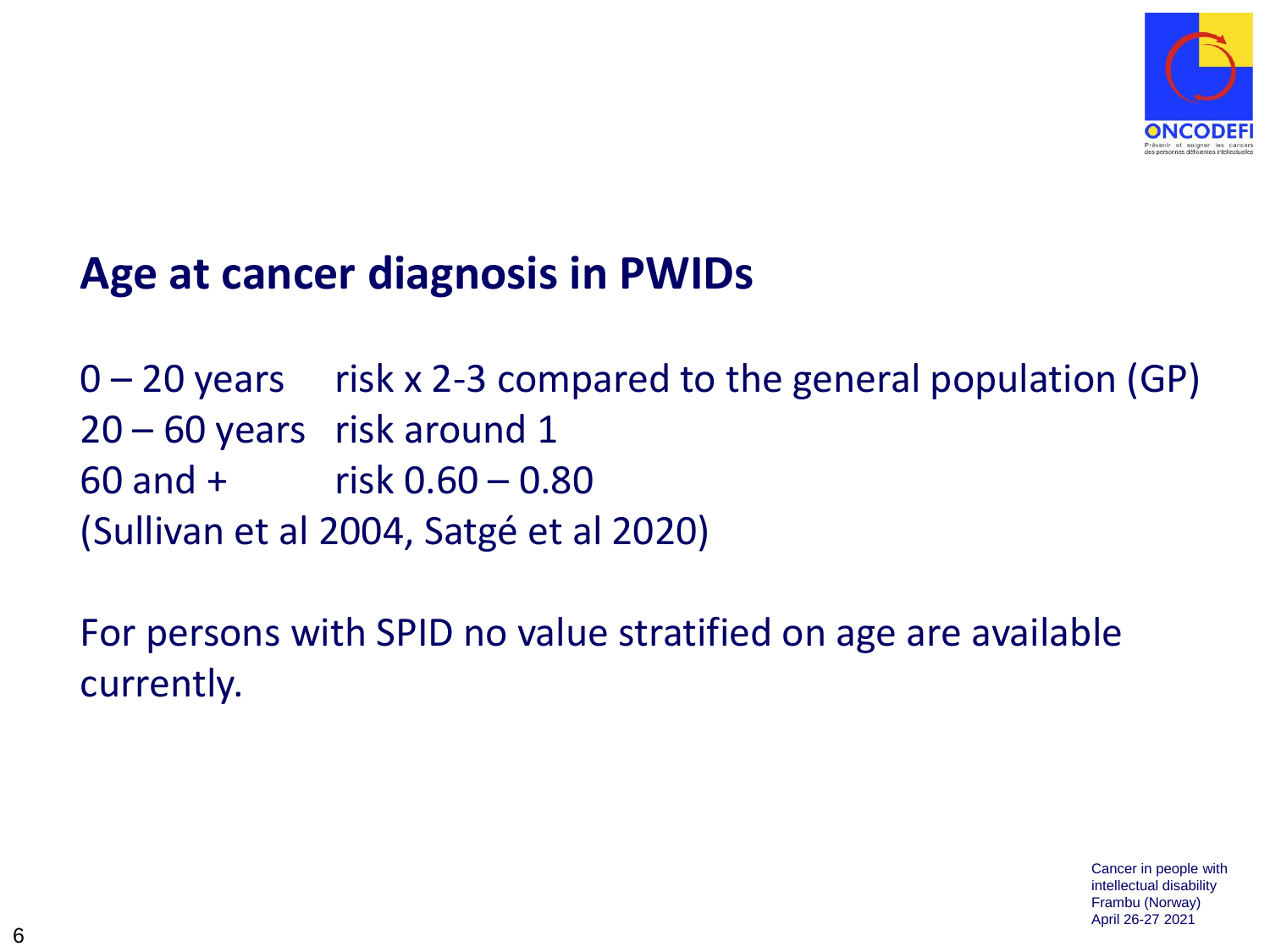

## **The differences between old and recent studies are due to:**

- An **increase in life expectancy** of people with SPID which has greatly progressed.

- A **better medical follow-up** of persons with SPID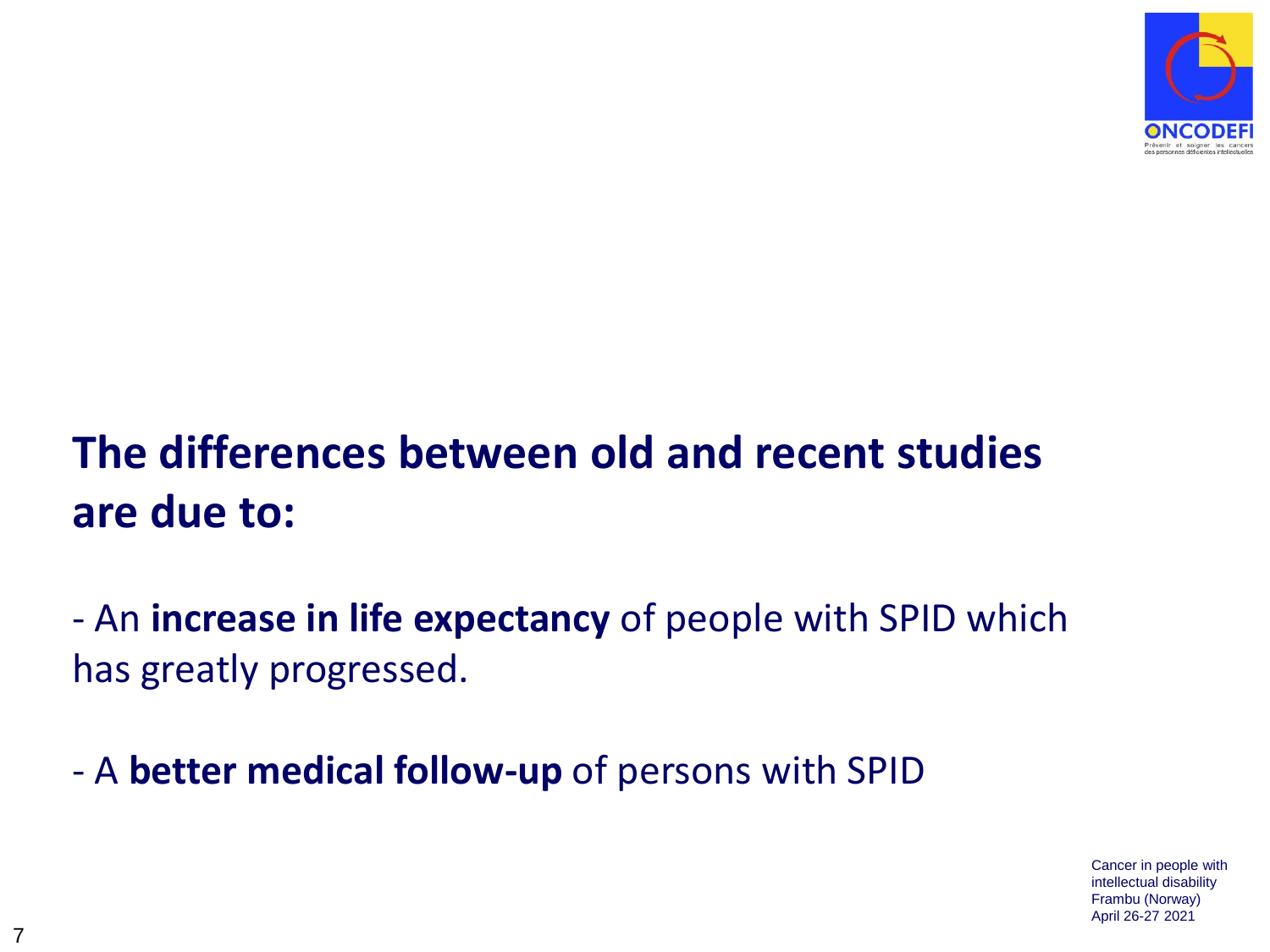

## **Distribution of cancer in persons with severe/profound ID compared to persons with mild/moderate ID**

(Patja et al 2001 Finland 1967–1997)

|                        | Severe and profound ID<br>(30 patients) (SIR) | <b>Mild and moderate ID</b><br>(87 patients) (SIR) |
|------------------------|-----------------------------------------------|----------------------------------------------------|
| <b>Digestive tract</b> | 1.4                                           | 1.1                                                |
| <b>Esophagus</b>       | 2.5                                           | $\overline{2}$                                     |
| <b>Gallbladder</b>     | 10.3                                          | 1.4                                                |
| Lung                   | 0.0                                           | 0.8                                                |
| <b>Prostate</b>        | 0.4                                           | 0.2                                                |
| <b>Testis</b>          | 9.9                                           | 2.1                                                |
| <b>Urinary tract</b>   | 0.9                                           | 0.2                                                |
| <b>CNS</b>             | 3.5                                           | 0.6                                                |
| <b>Thyroid</b>         | 3.1                                           | 2.1                                                |
| Lymphoma               | 1.2                                           | 1.5                                                |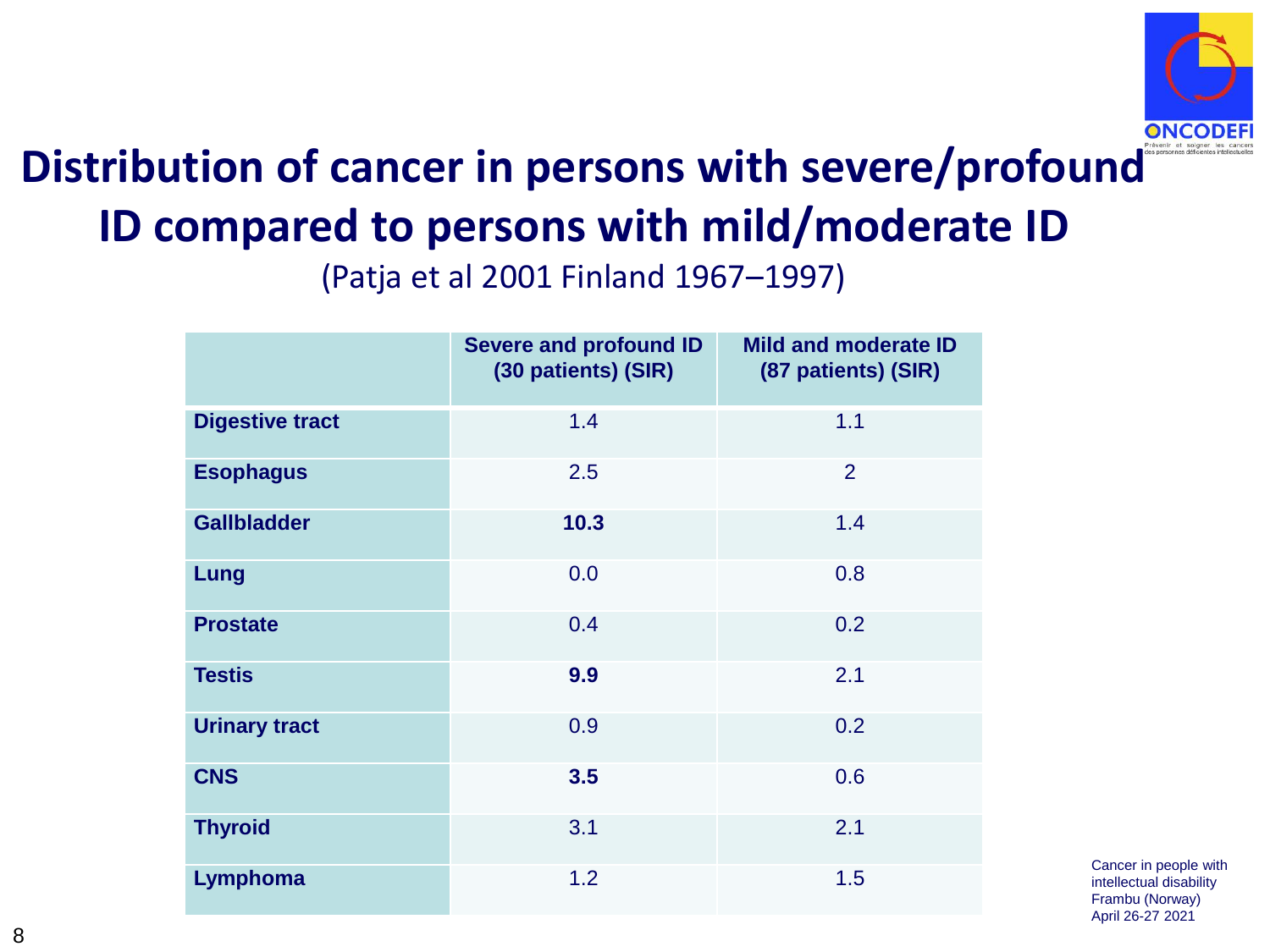

#### **Differences in cancer incidence between mild/moderate and severe/deep ID** (Patja et al 2001)

140 patients with mild/moderate ID 32 patients with severe/deep ID

↑ CNS x 6 in persons with SPID ↑ Testis x 5 ↑ Gallbladder x 7

↓ Lung cancer

No indication for feminine cancer: breast, ovary, uterus Cancer in people with

intellectual disability Frambu (Norway) April 26-27 2021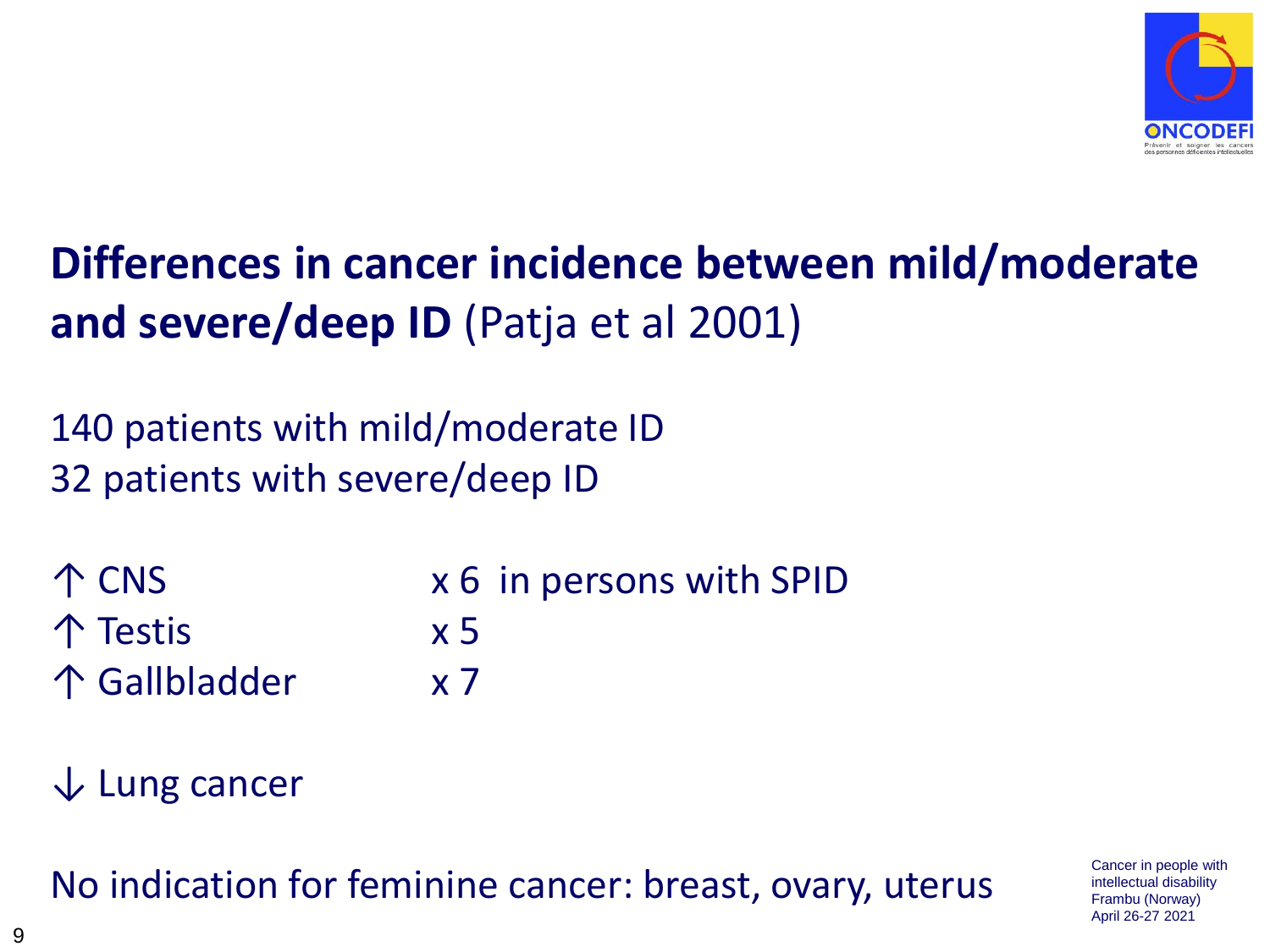

#### **Environmental cancer risk factors in people with SPID**

Reduced risk:

- ↓ Tobacco (lung cancer, bladder cancer…)
- $\downarrow$  Alcohol (ENT cancer, liver cancer)
- $\downarrow$  Sun exposure (skin cancer)

Unknown: Diet? (fruits, vegetables / red meat, cooked meat)

Increased risk: Reduced physical activity (breast cancer, colon cancer and many other cancers) and the control of the control of the control of the control of the control of the control of the control of the control of the control of the control of the control of the control of the control of the cont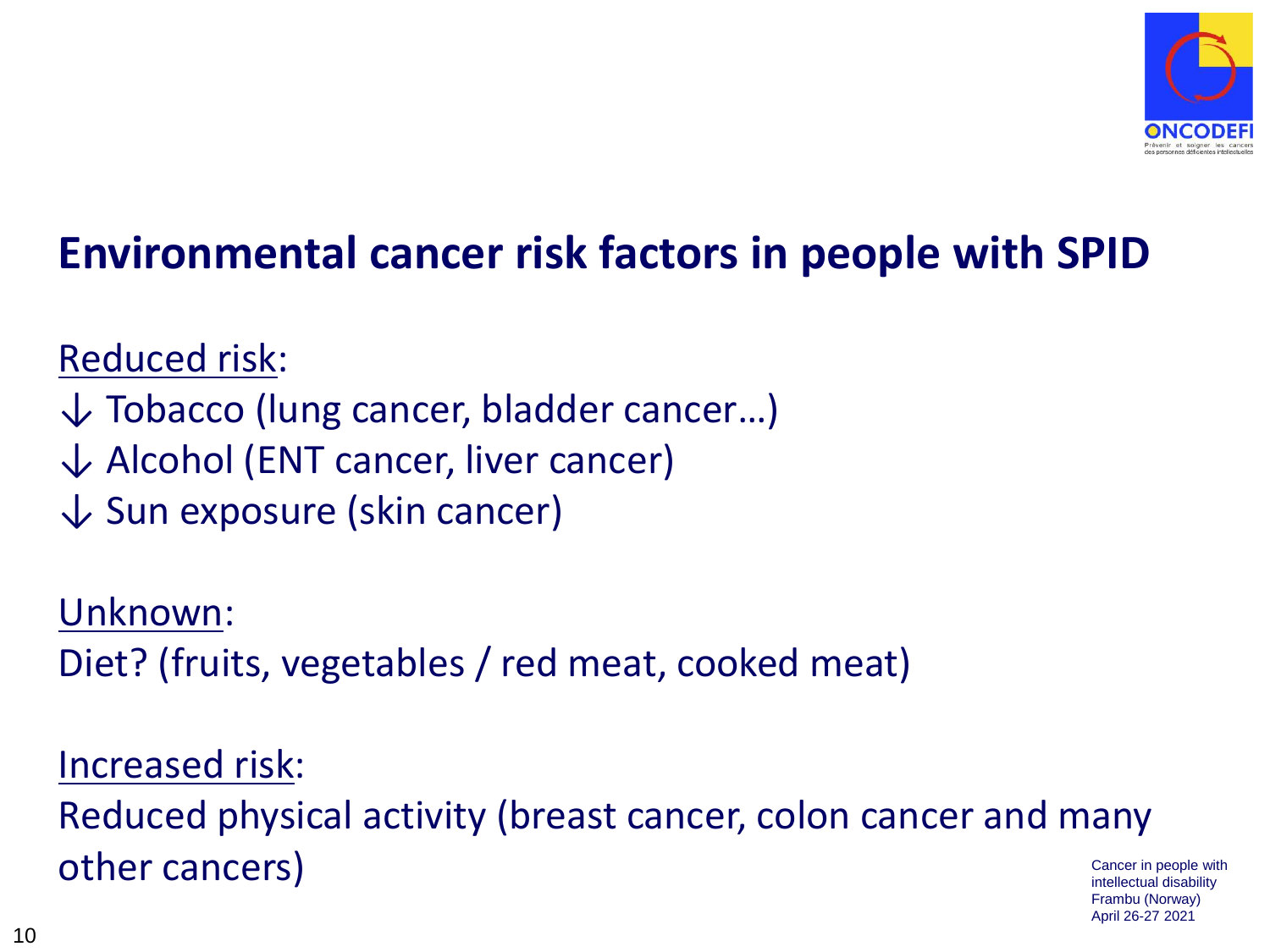

#### **Environmental cancer risk factors in people with SPID**

#### Infectious agents:

 $\downarrow$  HPV infections ( $\downarrow$  cervix uterine and ENT cancer) ↑ *Helicobacter pylori* (chronic gastritis → ↑ gastric cancer) ↑ C and B hepatitis (↑ liver cancer)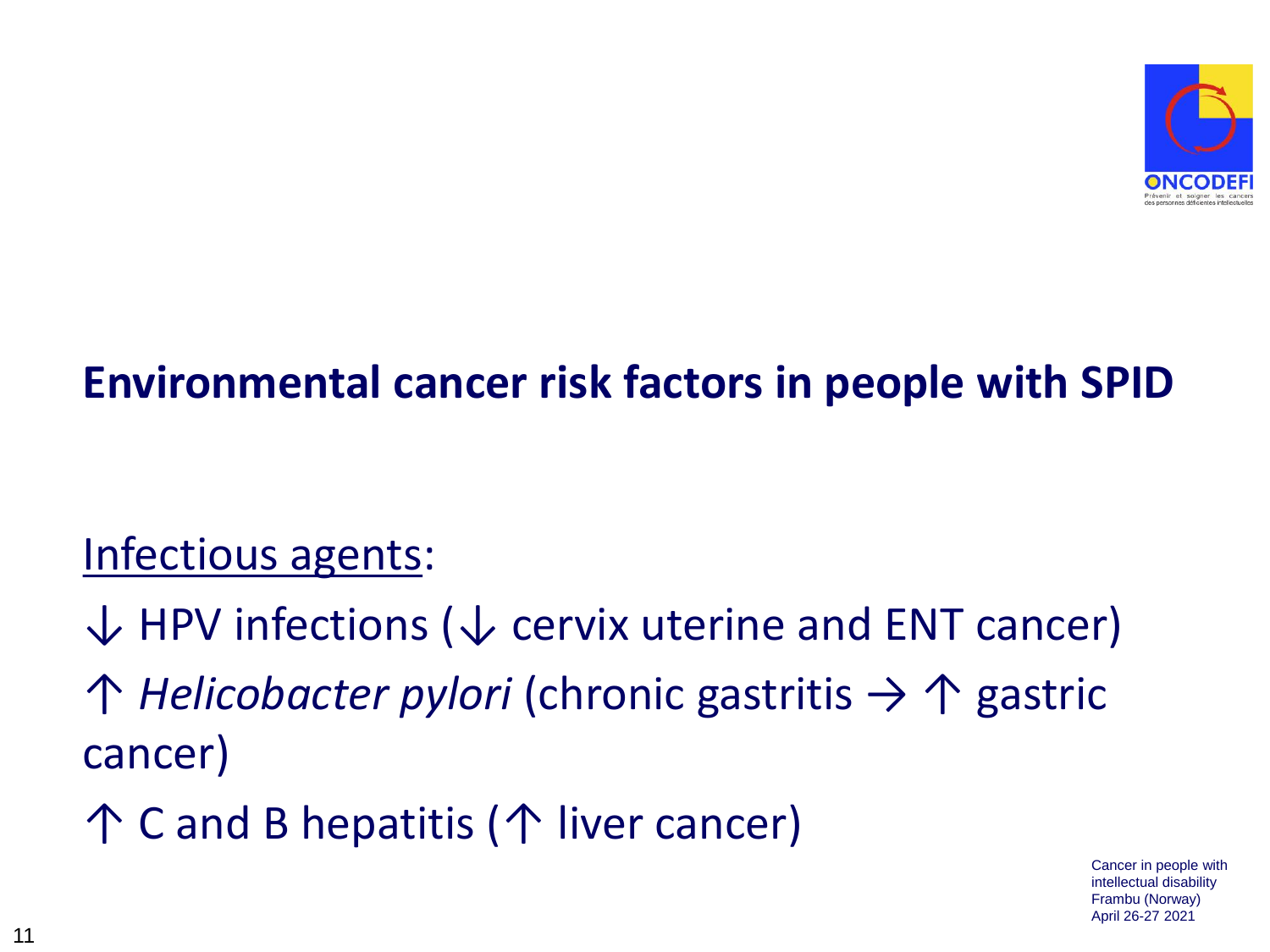

## **Comorbidities and life events favoring cancer in people with SPID**

- **Gastrointestinal reflux** which affects nearly half of persons with SPID (IQ<35) and more if there are motor disabilities, scoliosis and antiepileptic treatment  $\rightarrow \uparrow$  esophagus cancer
- **Neurologic bladder** with chronic inflammation → ↑ urinary bladder cancer
- **Nulliparity and no breast feeding** ↑ breast cancer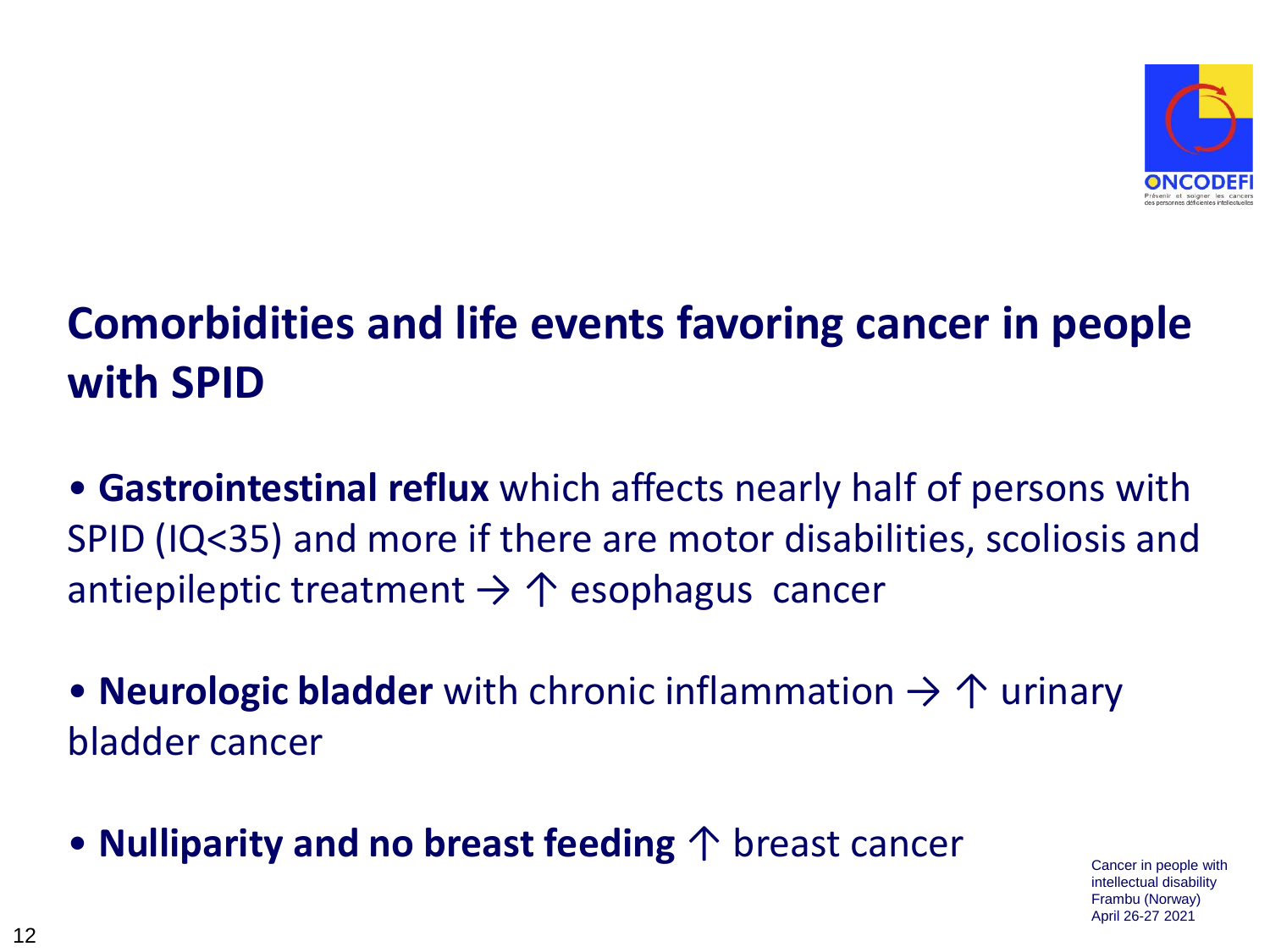

#### **SPID, genetic anomalies and cancer**

• **More than 50% of SPID are due to a genetic disease** vs 20% in mild ID.

• Genetic conditions may enhance cancer risk. These cancers occur more frequently in early life, mainly in children, adolescences and young adults.

• Cancer are more frequent in children with SPID, but the exact incidence is unknown. In the general population nearly 1/400 child under 15 develops a cancer.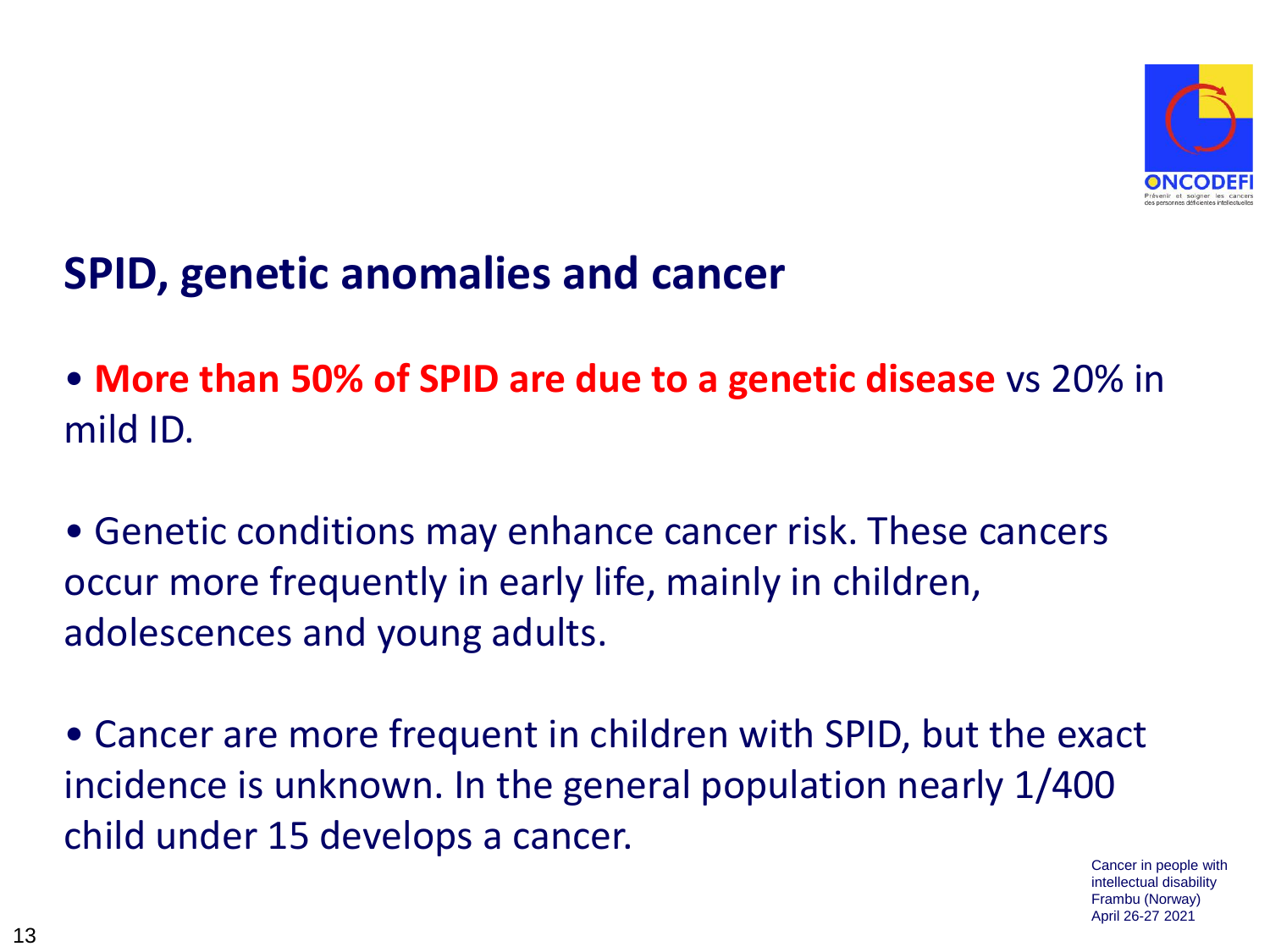

#### **Genetic syndromes with ID and cancer risk**

- Increased cancer risk seen mainly in childhood
- genetic syndromes often show a particular tumor profile, some cancers being more frequent, and other unexpectedly rare.

#### Trisomy 21 in childhood

↑leukemia, germ cell tumors ↓Solid tumors medulloblastoma, neuroblastoma, nephroblastoma, hepatoblastoma (except retinoblastoma)

Trisomy 18 ↑ hepatoblastoma, nephroblastoma  $\downarrow$  Brain tumors, leukemia, lymphoma  $_{\hspace{15pt} \text{Cancer in people with}}$ 

intellectual disability Frambu (Norway) April 26-27 2021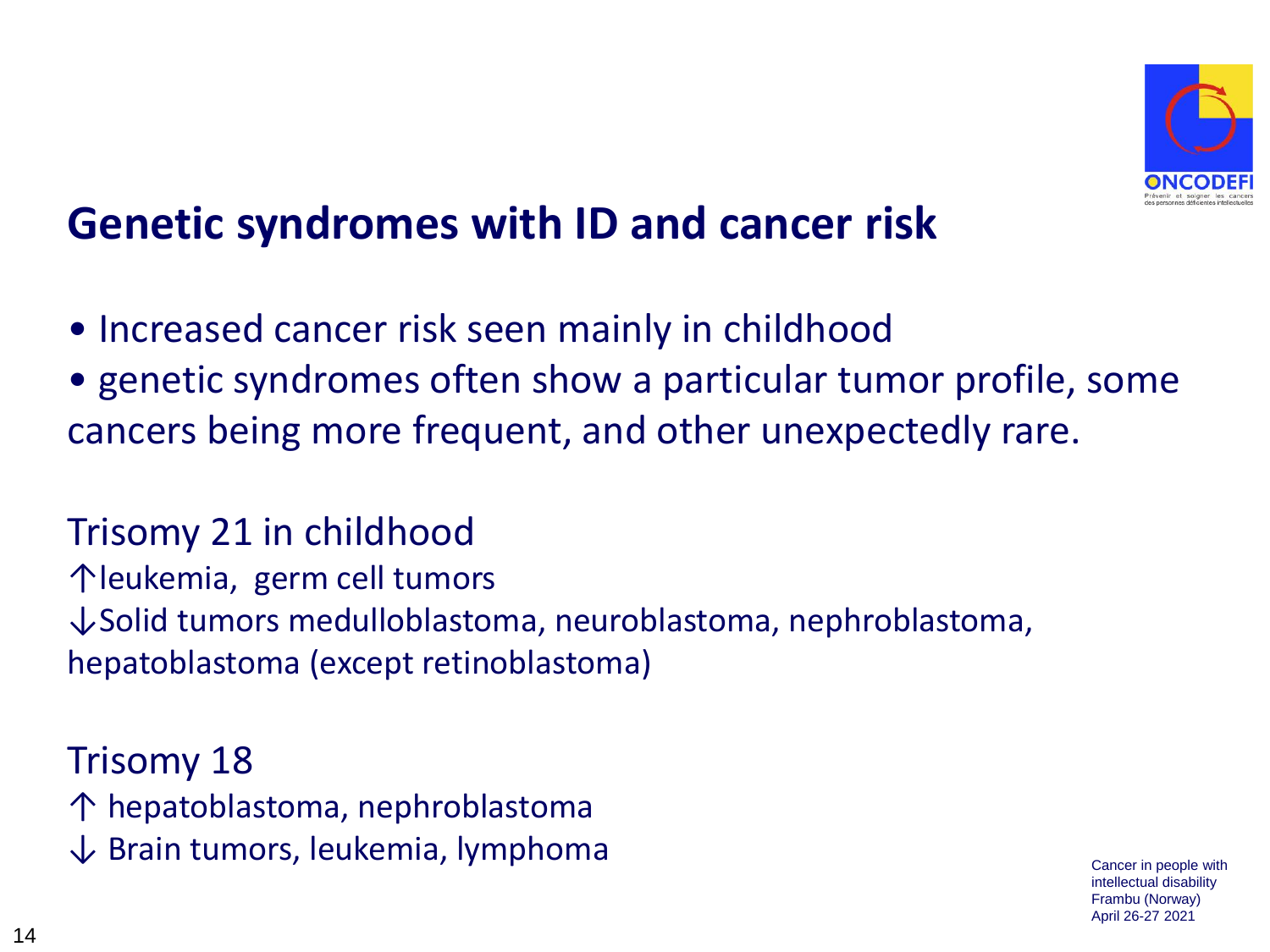

#### **Organs more at risk for cancer in children with SPID**

In particular **genetic conditions**

Leukemia: Down S. Kidney cancer: WAGR S., trisomy 18, tuberous sclerosis Brain tumors: tuberous sclerosis, Rubinstein-Taybi S. Liver cancer: trisomy 18, Wolff-Hirschhorn S. Neuroblastoma: Costello S., Rubinstein-Taybi S. and many others…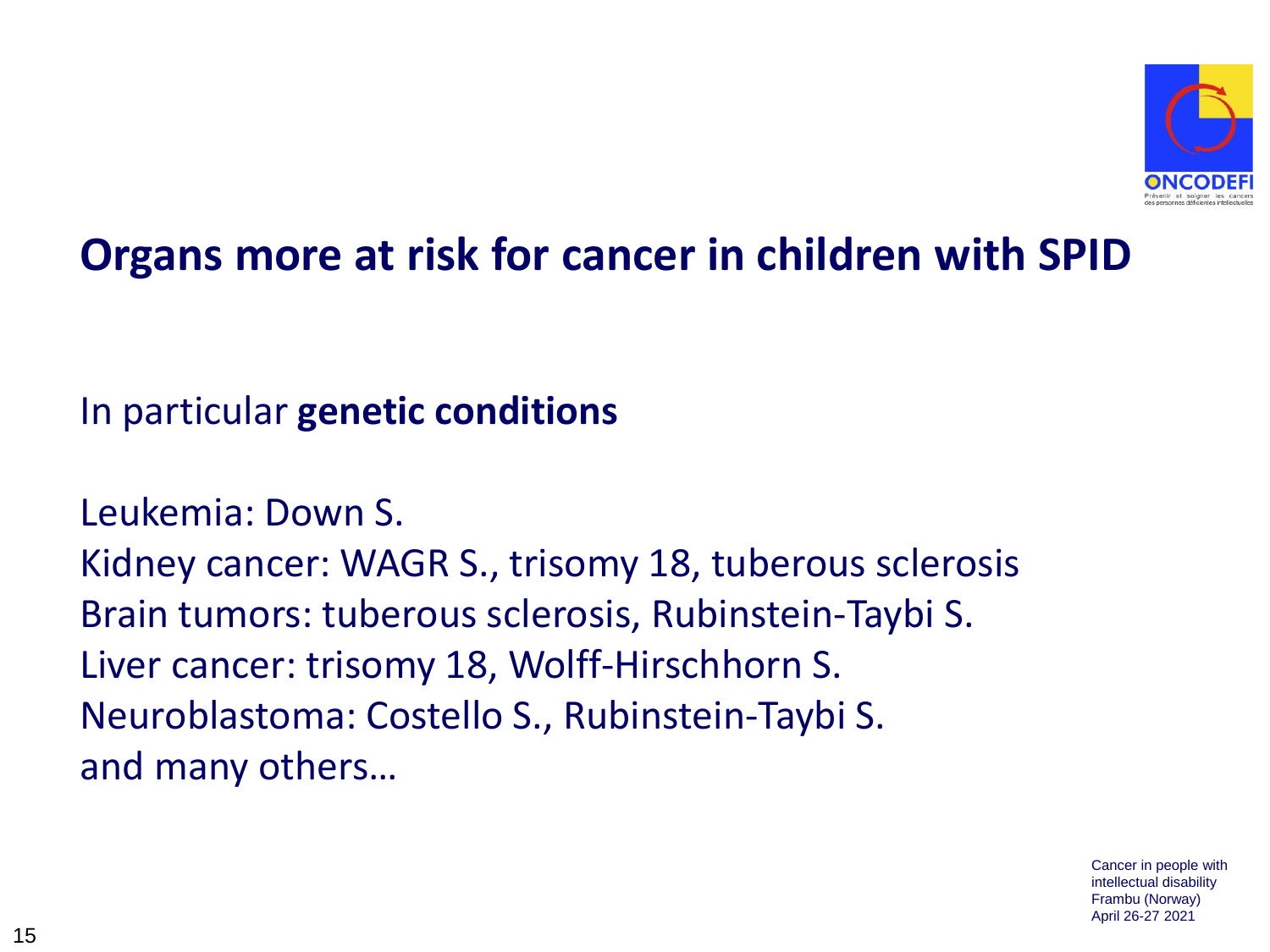

#### **Organs more at risk for cancers in adults with SPID**

Digestive tract: +++ esophagus, ++ colon, stomach, gallbladder Urinary tract: urinary bladder Breast brain

Some cancers are less frequent Ear – nose – throat cancers Oral cavity cancers Lung cancers

**Any organ may develop cancers**, even if exceptionally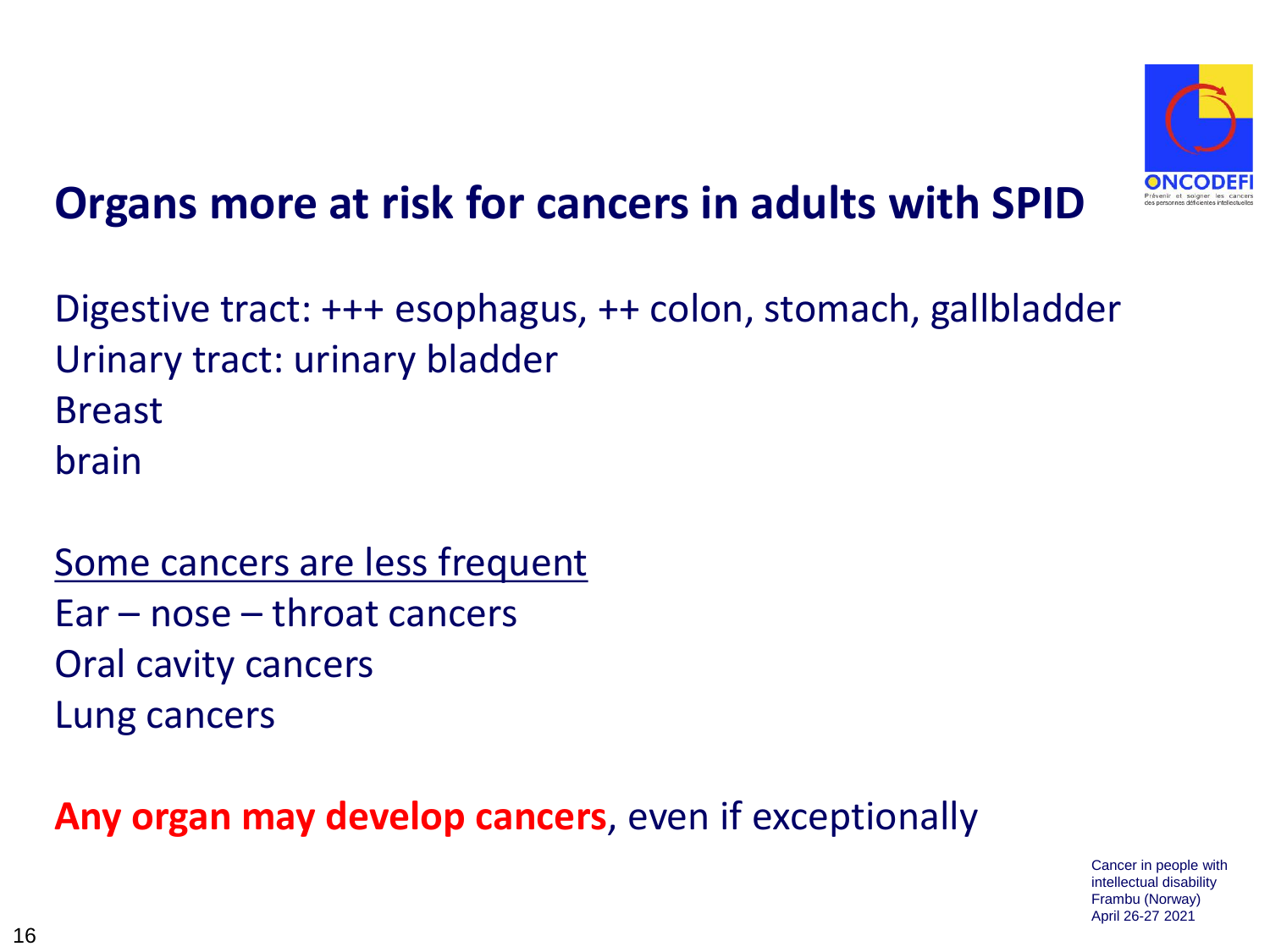

#### **Cancer screening in people with SPID**

Breast cancer: mammography every two years (or ultrasonography if mammography is not possible) Colon cancer: fecal occult blood test (FOT) every two years Cervix uterine cancer: in case of sexual relationship. Cervix cancer is very rare in women with SPID

In particular countries, Malignant melanoma, (Australia) Gastric cancer (China, Korea)

**Age at screening beginning** remains to be evaluated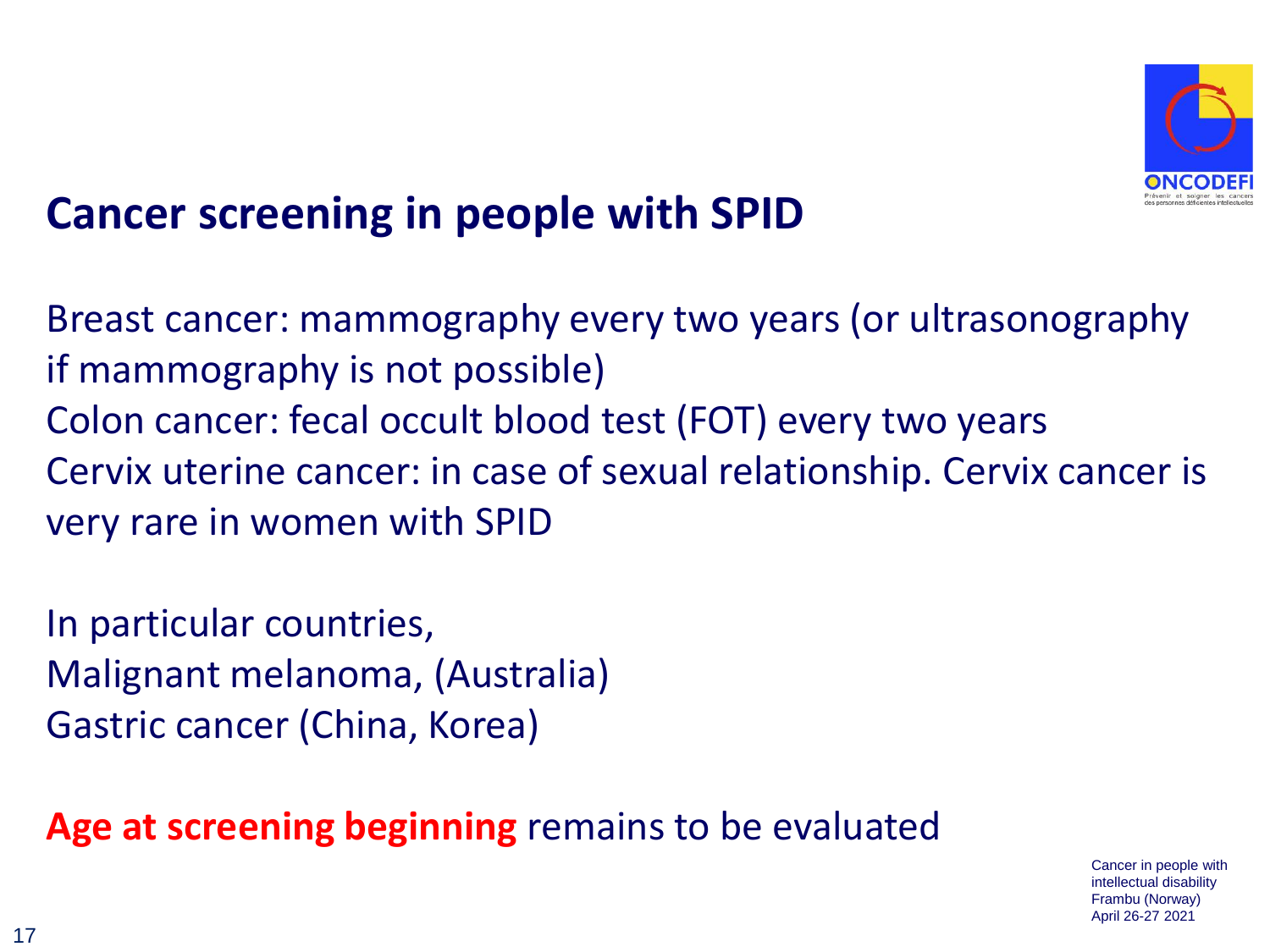

#### **Cancer surveillance in people with SPID**

Esophagus, in case of gastro-intestinal reflux disease Stomach, in case of *helicobacter pylori* chronic gastritis Urinary bladder, in case of neurological bladder Testis, 15-40 years even in absence of cryptochidism

Other organs in case of **familial context** of cancer predisposition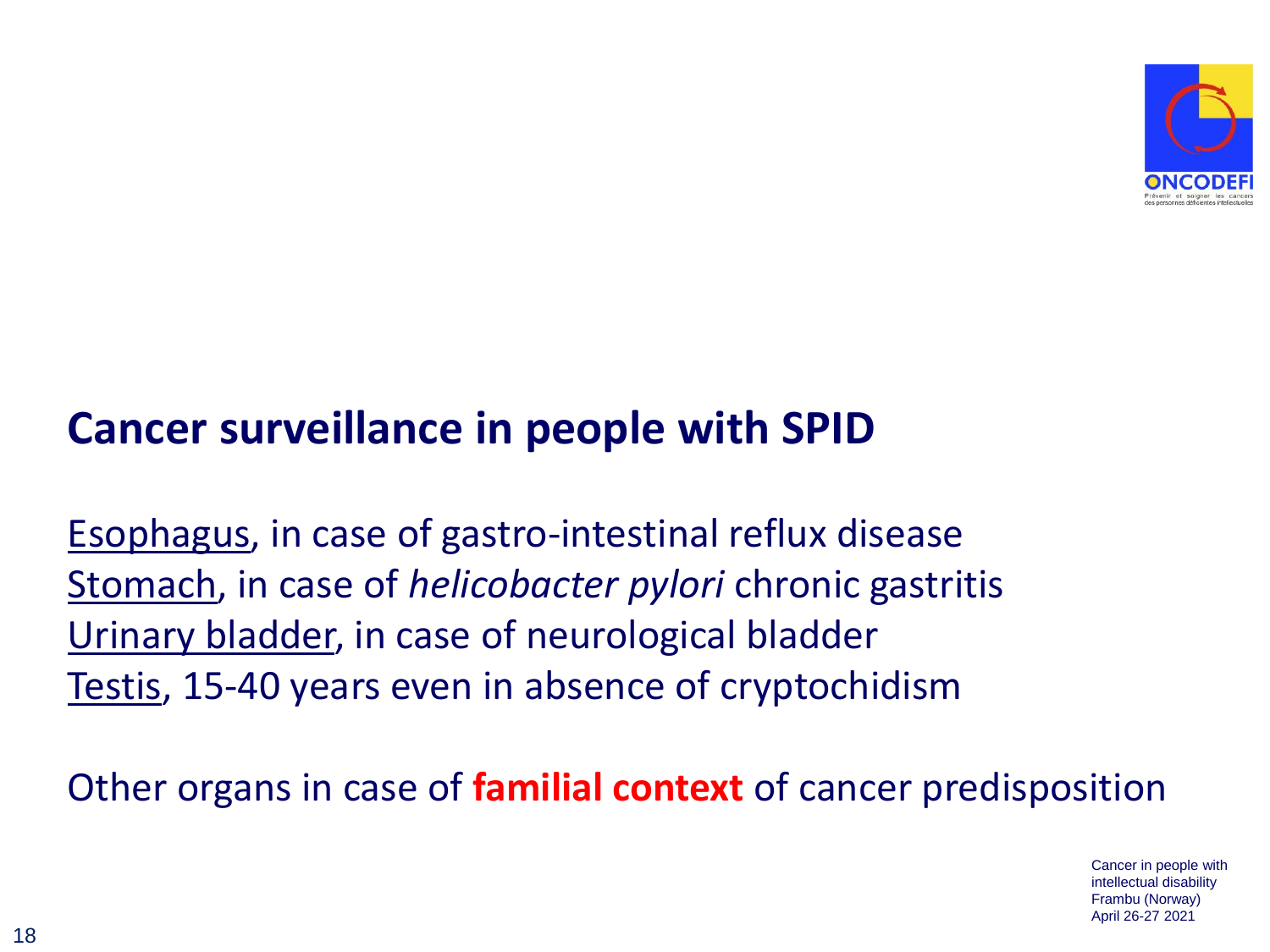

# **There is a lower participation of persons with SPID to screening programs**

#### **Many cancers are discovered late**

Therapeutic success is observed (sometimes with a modified treatment due to comorbidities and particular vulnerabilities) in children (Meazza et al 2020), and adults when the tumor is not discovered too late

**Adults with SPID should be included in cancer screening programs, taking into account their life expectancy**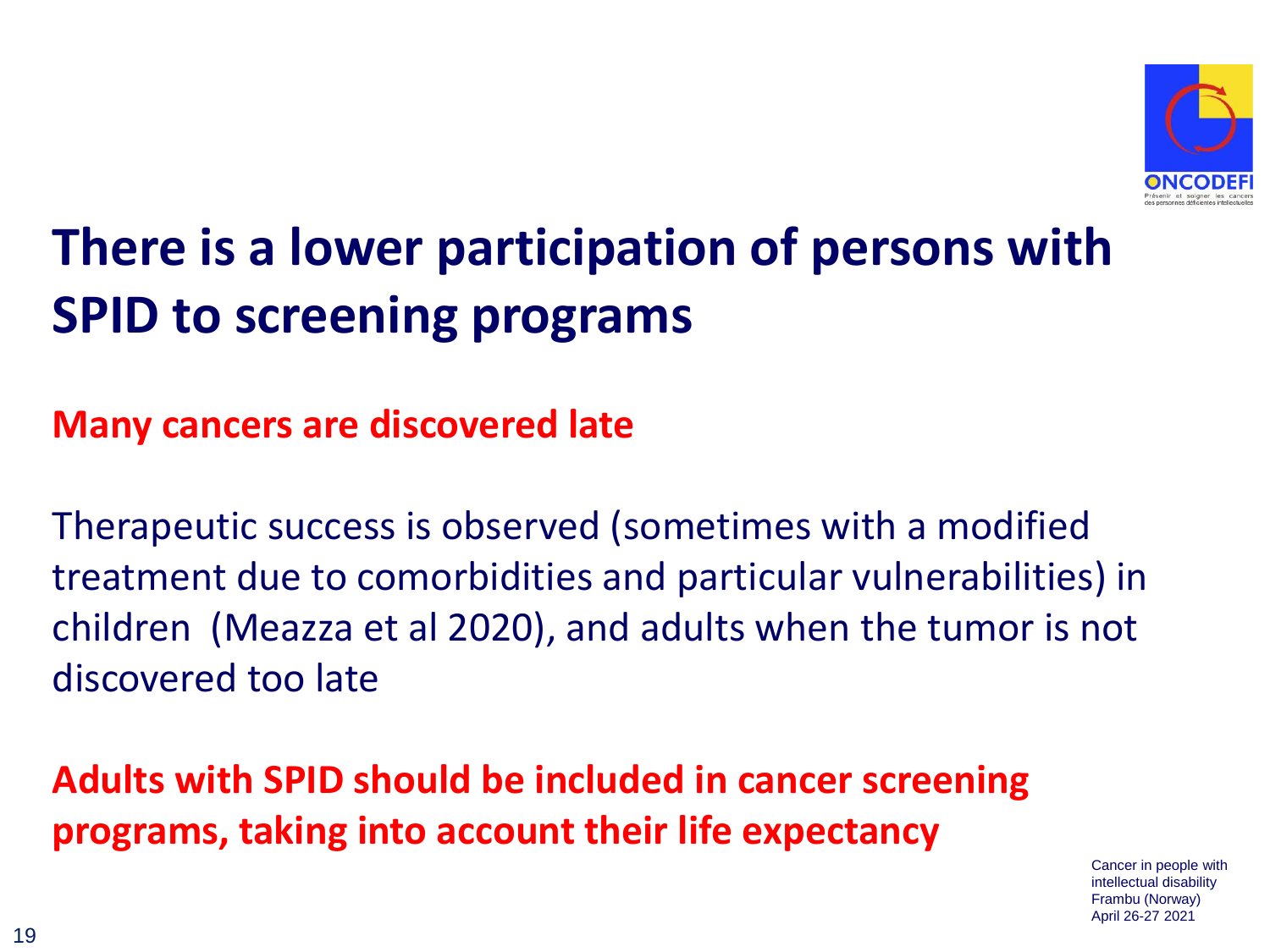

### **A particular group, people with profound and multiple disabilities (PMD)**

- Have important motor disabilities associated with severe ID
- Are more prone to cancer related to comorbidities favoring malignancies: gastrointestinal reflux disease, neurological bladder, cryptorchidism.
- Cancer **may occur earlier than in the general population**  (particularly esophageal cancer and colon cancer)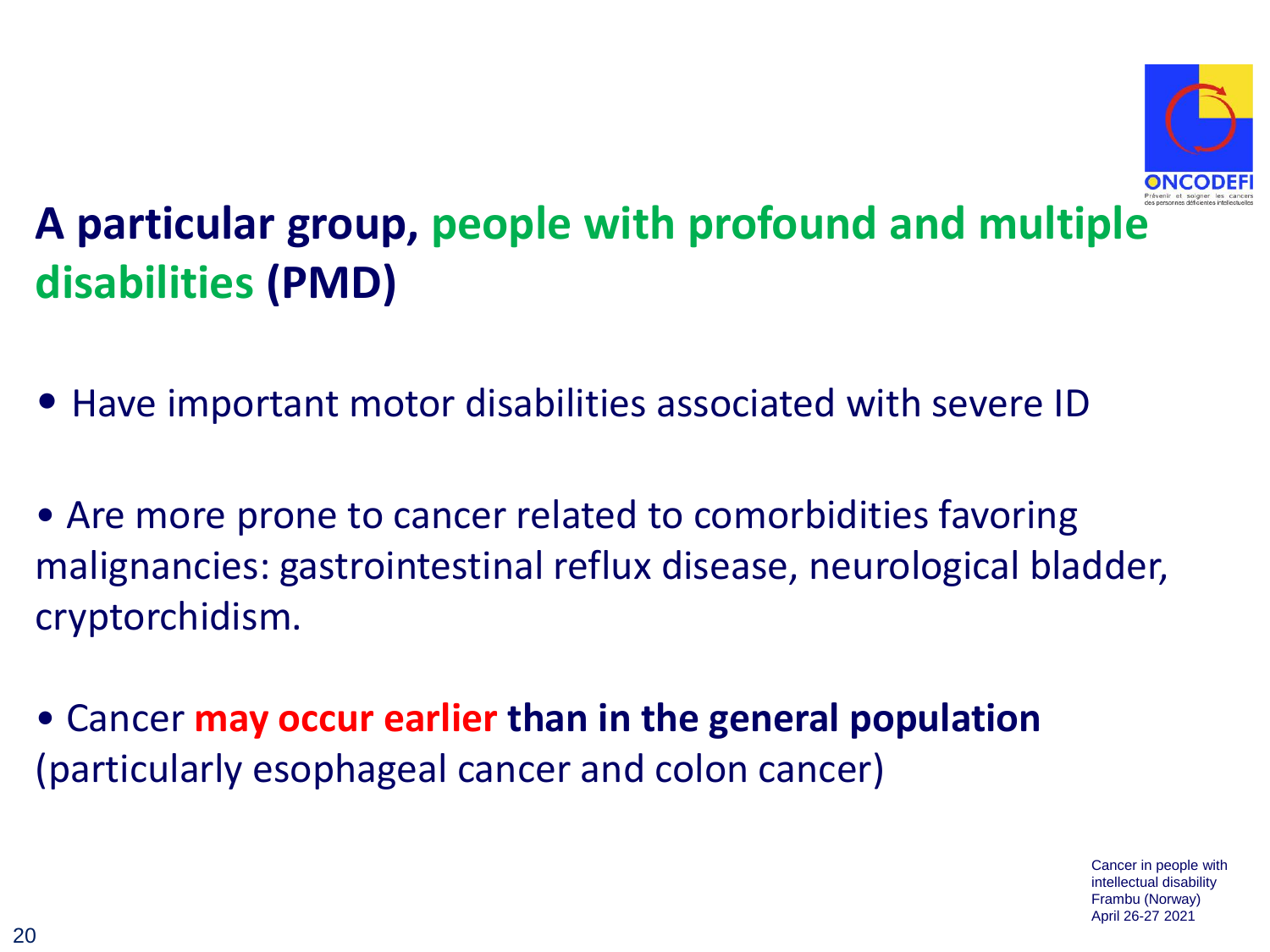#### **Conclusions**

Cancer risk in people with SPID **remains to be evaluated** more precisely, and is more frequent than previously estimated.

- Cancer screening and medical surveillance should be **adapted**
- Cancer surveillance should take into account the genetic condition responsible for ID.
- Surveillance of particular organs is important in case of familial context of cancer predisposition.

**Data are needed on** 1) cancer incidence, 2) cancer distribution, 3) age at diagnosis for cancer screening, and 4) cancer treatment.